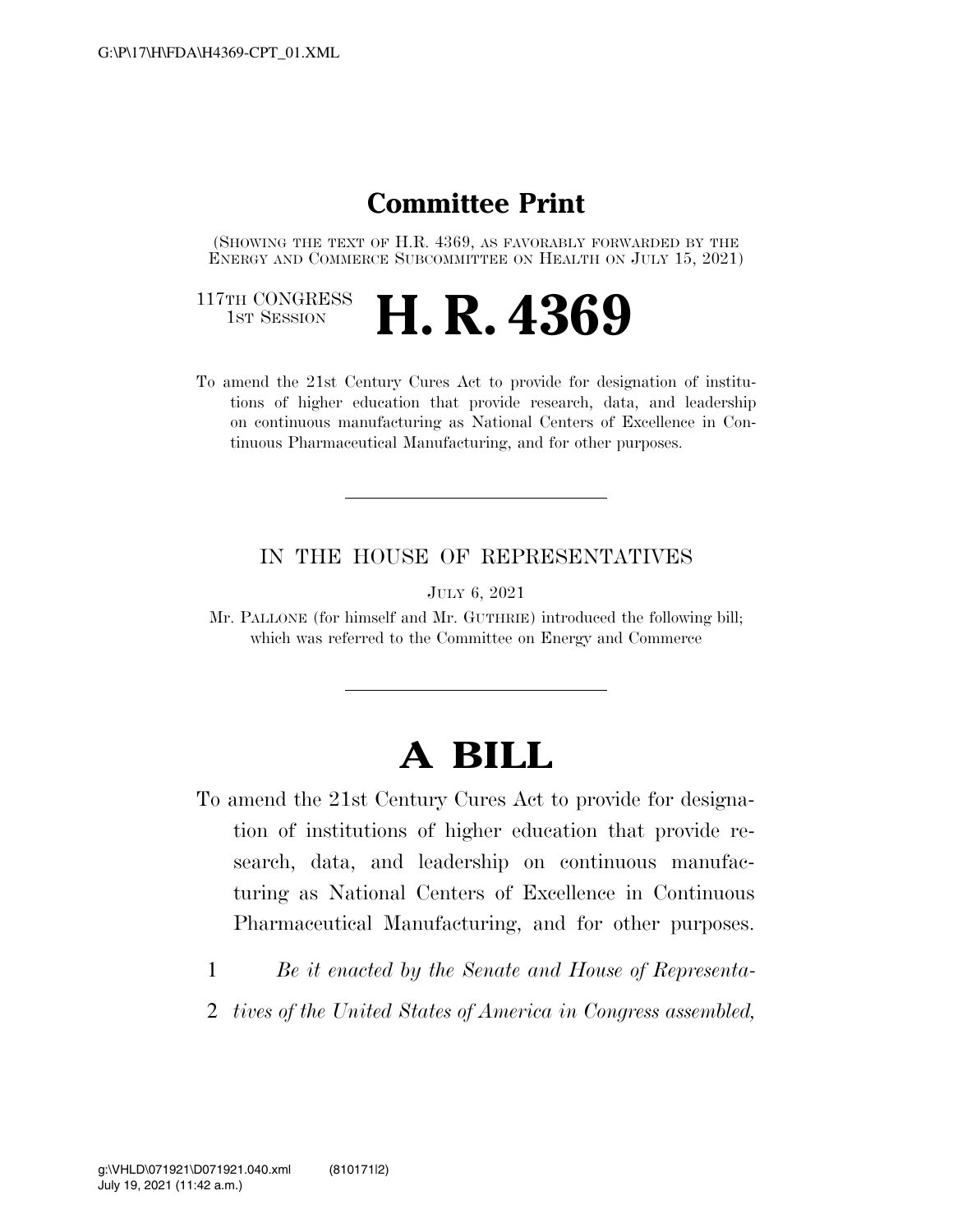$\mathfrak{D}$ 

#### **SECTION 1. SHORT TITLE.**

 This Act may be cited as the ''National Centers of Excellence in Advanced and Continuous Pharmaceutical Manufacturing Act of 2021''.

### **SEC. 2. NATIONAL CENTERS OF EXCELLENCE IN AD- VANCED AND CONTINUOUS PHARMA-CEUTICAL MANUFACTURING.**

 (a) IN GENERAL.—Section 3016 of the 21st Century Cures Act (21 U.S.C. 399h) is amended to read as follows: **''SEC. 3016. NATIONAL CENTERS OF EXCELLENCE IN AD- VANCED AND CONTINUOUS PHARMA-CEUTICAL MANUFACTURING.** 

 ''(a) IN GENERAL.—The Secretary of Health and Human Services, acting through the Commissioner of Food and Drugs—

16 ''(1) shall solicit and, beginning not later than one year after the date of enactment of the National Centers of Excellence in Advanced and Continuous Pharmaceutical Manufacturing Act of 2021, receive requests from institutions of higher education, or consortia of institutions of higher education, to be designated as a National Center of Excellence in Ad- vanced and Continuous Pharmaceutical Manufac- turing (in this section referred to as a 'National Center of Excellence') to support the advancement,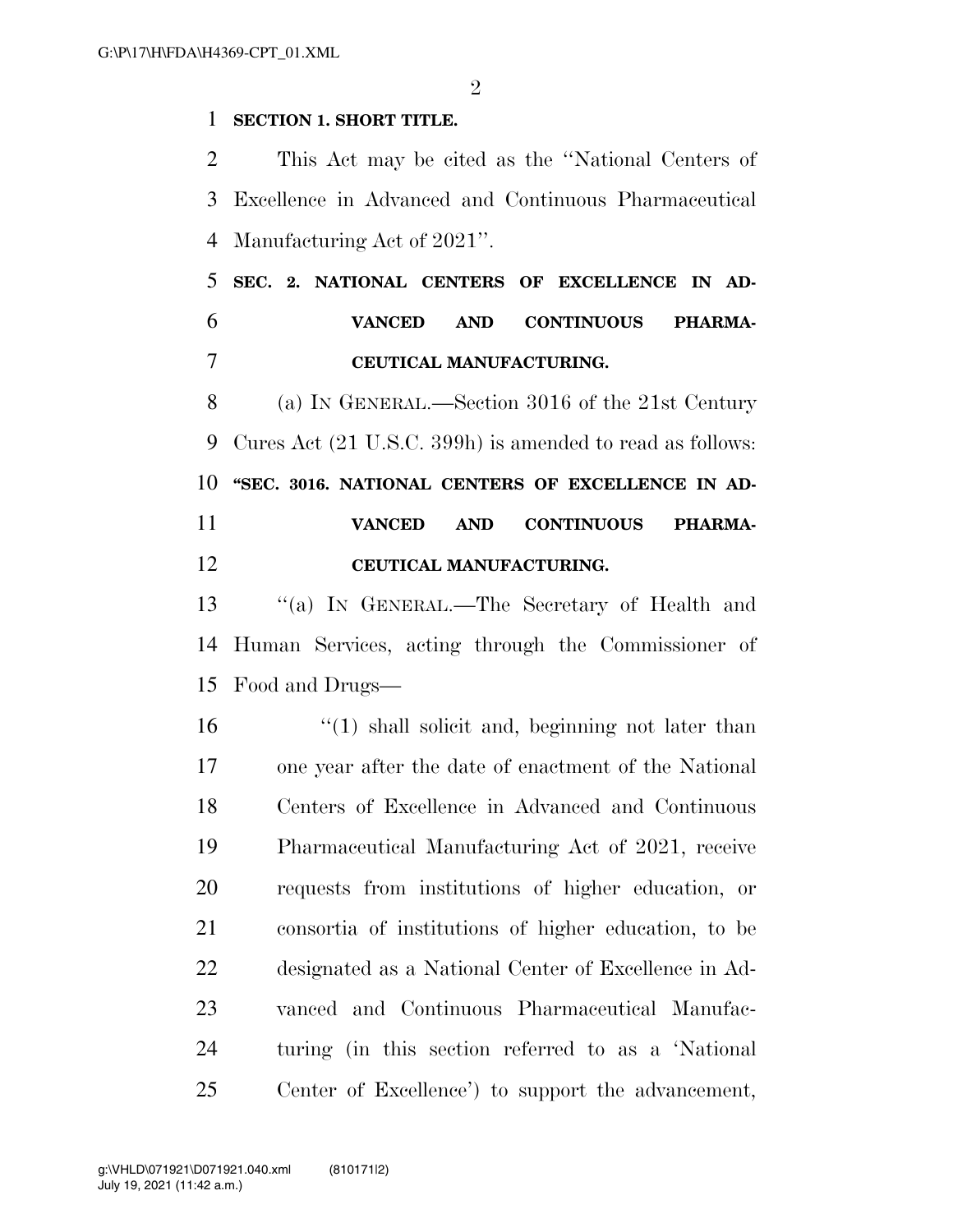| $\mathbf{1}$   | development, and implementation of advanced and       |
|----------------|-------------------------------------------------------|
| 2              | continuous pharmaceutical manufacturing; and          |
| 3              | $\lq(2)$ shall so designate not more than 5 institu-  |
| $\overline{4}$ | tions of higher education or consortia of such insti- |
| 5              | tutions that—                                         |
| 6              | $\lq\lq$ request such designation; and                |
| $\overline{7}$ | $\lq\lq$ (B) meet the criteria specified in sub-      |
| 8              | section $(c)$ .                                       |
| 9              | "(b) REQUEST FOR DESIGNATION.—A request for           |
|                |                                                       |

 designation under subsection (a) shall be made to the Sec- retary at such time, in such manner, and containing such information as the Secretary may require. Any such re- quest shall include a description of how the institution of higher education, or consortium of institutions of higher education, meets or plans to meet each of the criteria spec-ified in subsection (c).

 ''(c) CRITERIA FOR DESIGNATION DESCRIBED.—The criteria specified in this subsection with respect to an in- stitution of higher education, or consortium of institutions of higher education, are that the institution or consortium has, as of the date of the submission of a request under subsection (a) by such institution or consortium—

23  $\frac{1}{2}$  (1) physical and technical capacity for re-search, development, implementation, and dem-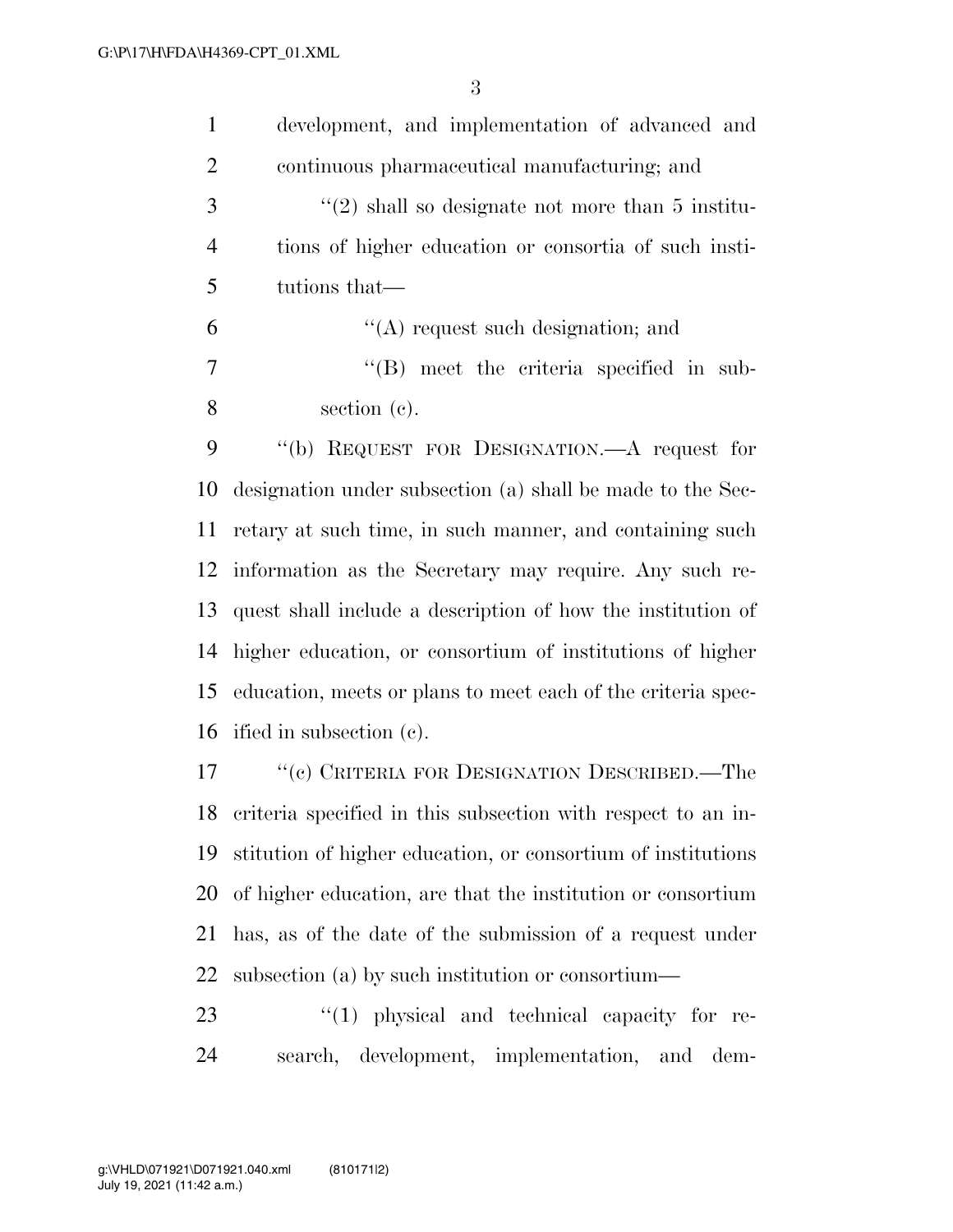onstration of advanced and continuous pharma-ceutical manufacturing;

3 ''(2) manufacturing knowledge-sharing net- works with other institutions of higher education, large and small pharmaceutical manufacturers, ge- neric and nonprescription manufacturers, contract manufacturers, and other relevant entities;

8 "(3) proven capacity to design, develop, imple- ment, and demonstrate new, highly effective tech- nologies for use in advanced and continuous phar-maceutical manufacturing;

12 ''(4) a track record for creating, preserving, and transferring knowledge with respect to advanced and continuous pharmaceutical manufacturing;

 ''(5) the proven ability to facilitate training of an adequate future workforce for research on, and implementation of, advanced and continuous phar-maceutical manufacturing; and

 ''(6) experience in participating in and leading advanced and continuous pharmaceutical manufac- turing technology partnerships with other institu- tions of higher education, large and small pharma- ceutical manufacturers, generic and nonprescription manufacturers, contract manufacturers, and other relevant entities—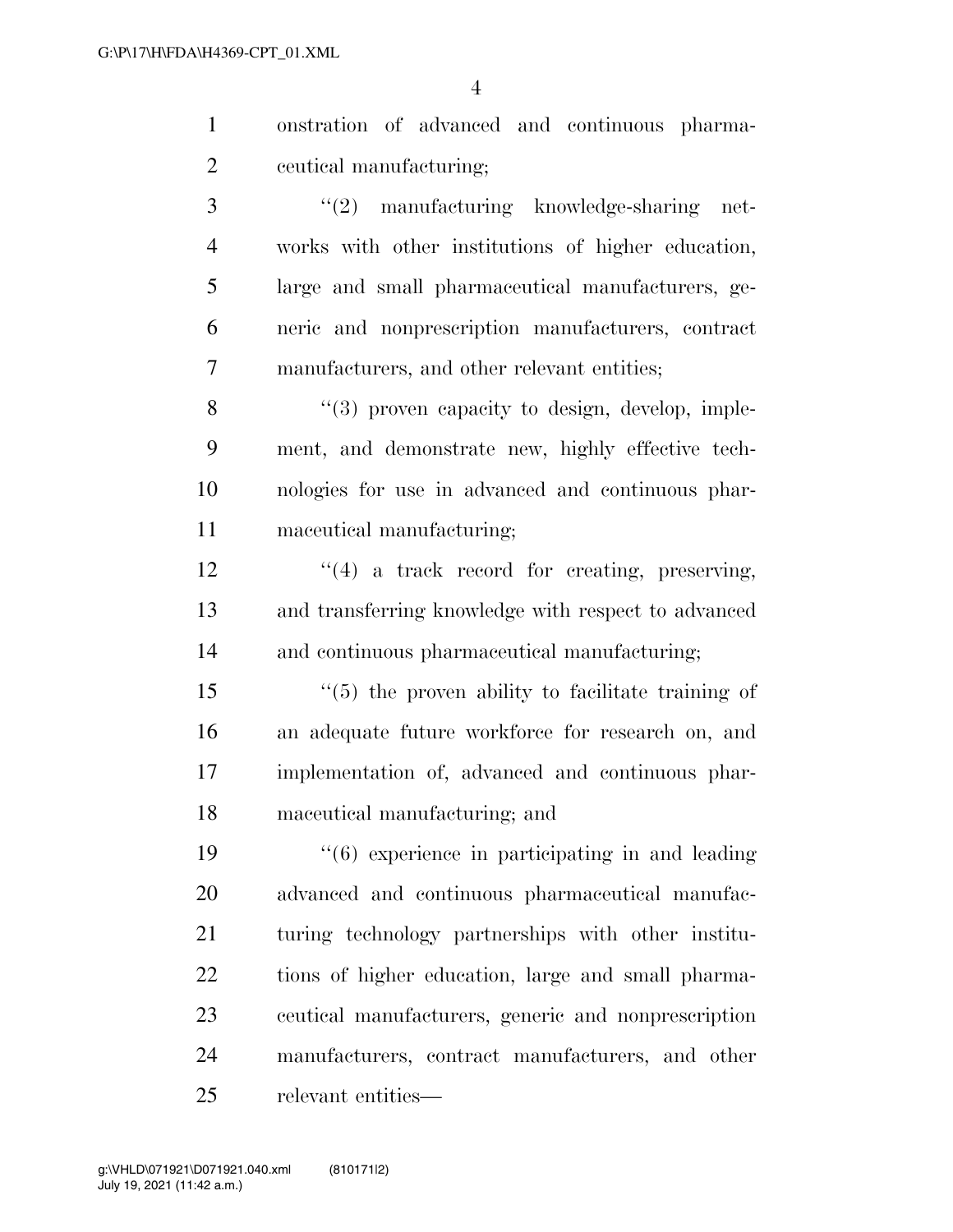''(A) to support companies seeking to im- plement advanced and continuous pharma-ceutical manufacturing in the United States;

 ''(B) to support Federal agencies with technical assistance and employee training, which may include regulatory and quality met- ric guidance as applicable, and hands-on train- ing, for advanced and continuous pharma-ceutical manufacturing;

 $\cdot$  (C) with respect to advanced and contin- uous pharmaceutical manufacturing, to orga- nize and conduct research and development ac- tivities needed to create new and more effective technology, develop and share knowledge, create intellectual property, and maintain technological leadership;

17  $\langle \text{`}(D) \rangle$  to develop best practices for design- ing and implementing advanced and continuous pharmaceutical manufacturing processes; and

 $"({\rm E})$  to assess and respond to the national workforce needs for advanced and continuous pharmaceutical manufacturing, including the development and implementing of training pro-grams.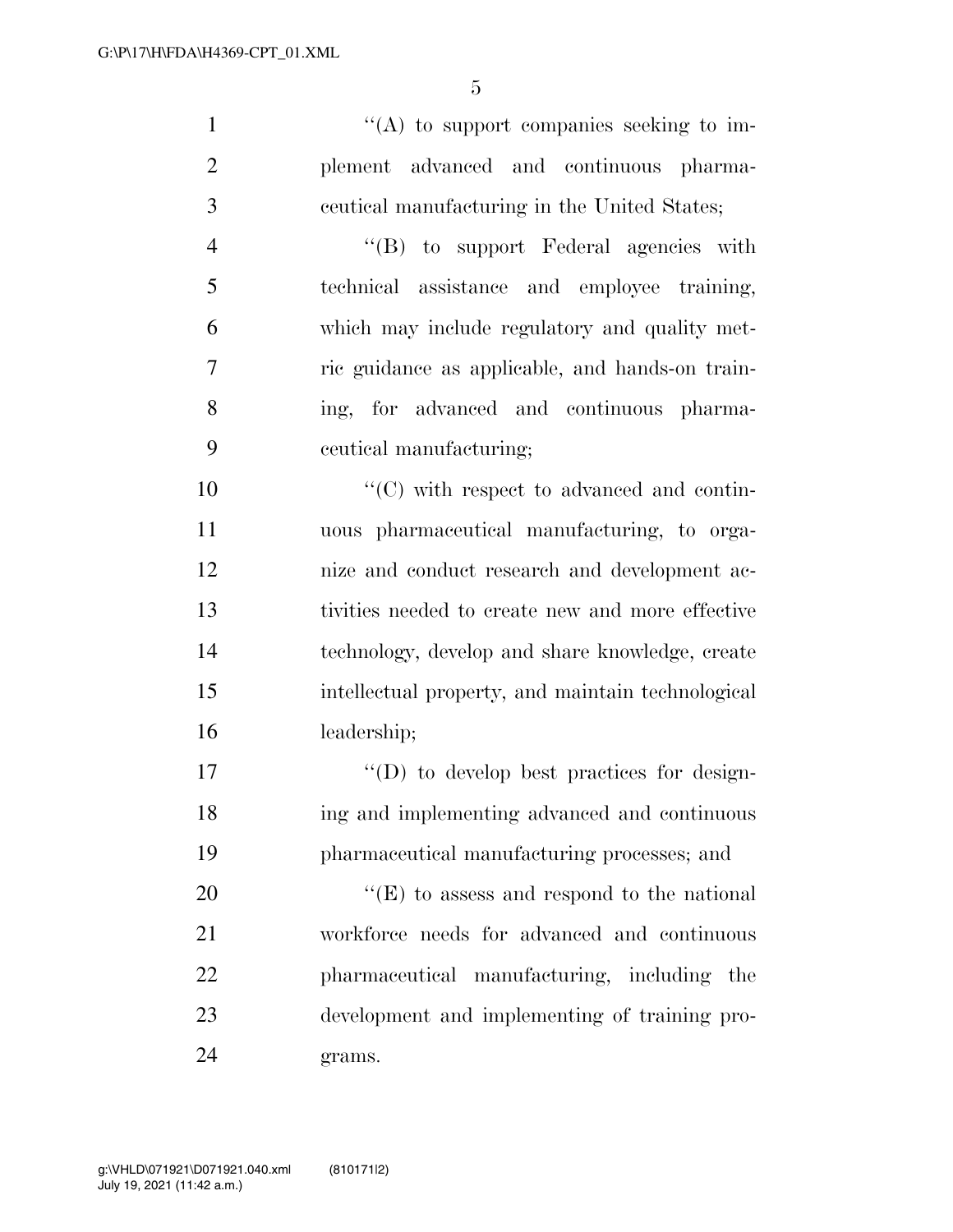1 "(d) TERMINATION OF DESIGNATION.—The Sec- retary may terminate the designation of any National Cen- ter of Excellence designated under this section if the Sec- retary determines such National Center of Excellence no longer meets the criteria specified in subsection (c). Not later than 90 days before the effective date of such a ter- mination, the Secretary shall provide written notice to the National Center of Excellence, including the rationale for such termination.

 ''(e) CONDITIONS FOR DESIGNATION.—As a condi- tion of designation as a National Center of Excellence under this section, the Secretary shall require that an in- stitution of higher education or consortium of institutions of higher education enter into an agreement with the Sec-retary under which the institution or consortium agrees—

16 ''(1) to collaborate directly with the Food and Drug Administration to publish the reports required 18 by subsection  $(g)$ ;

 $\frac{1}{2}$  to share data with the Food and Drug Ad- ministration regarding best practices and research generated through the funding under subsection (f); "(3) to develop, along with industry partners (which may include large and small biopharma- ceutical manufacturers, generic and nonprescription manufacturers, and contract research organizations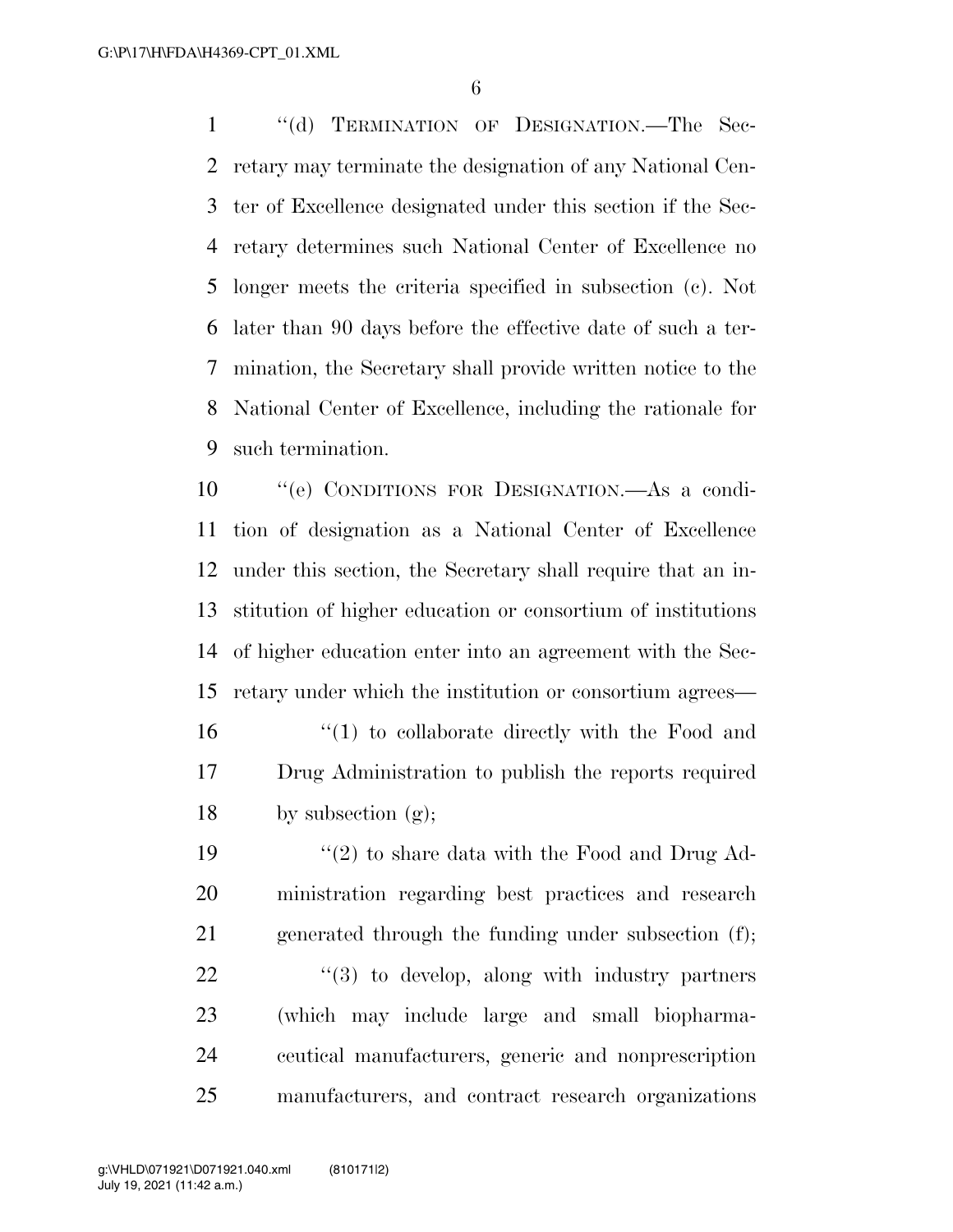or contract manufacturers that carry out drug devel- opment and manufacturing activities) and another institution or consortium designated under this sec- tion, if any, a roadmap for developing an advanced and continuous pharmaceutical manufacturing work-force;

 ''(4) to develop, along with industry partners and other institutions or consortia of such institu- tions designated under this section, a roadmap for strengthening existing, and developing new, relation- ships with other institutions of higher education or consortia thereof; and

 ''(5) to provide an annual report to the Food and Drug Administration regarding the institution's or consortium's activities under this section, includ- ing a description of how the institution or consor- tium continues to meet and make progress on the criteria specified in subsection (c).

19  $\cdot$  (f) FUNDING.

20 "(1) IN GENERAL.—The Secretary shall award funding, through grants, contracts, or cooperative agreements, to the National Centers of Excellence designated under this section for the purpose of studying and recommending improvements to ad-vanced and continuous pharmaceutical manufac-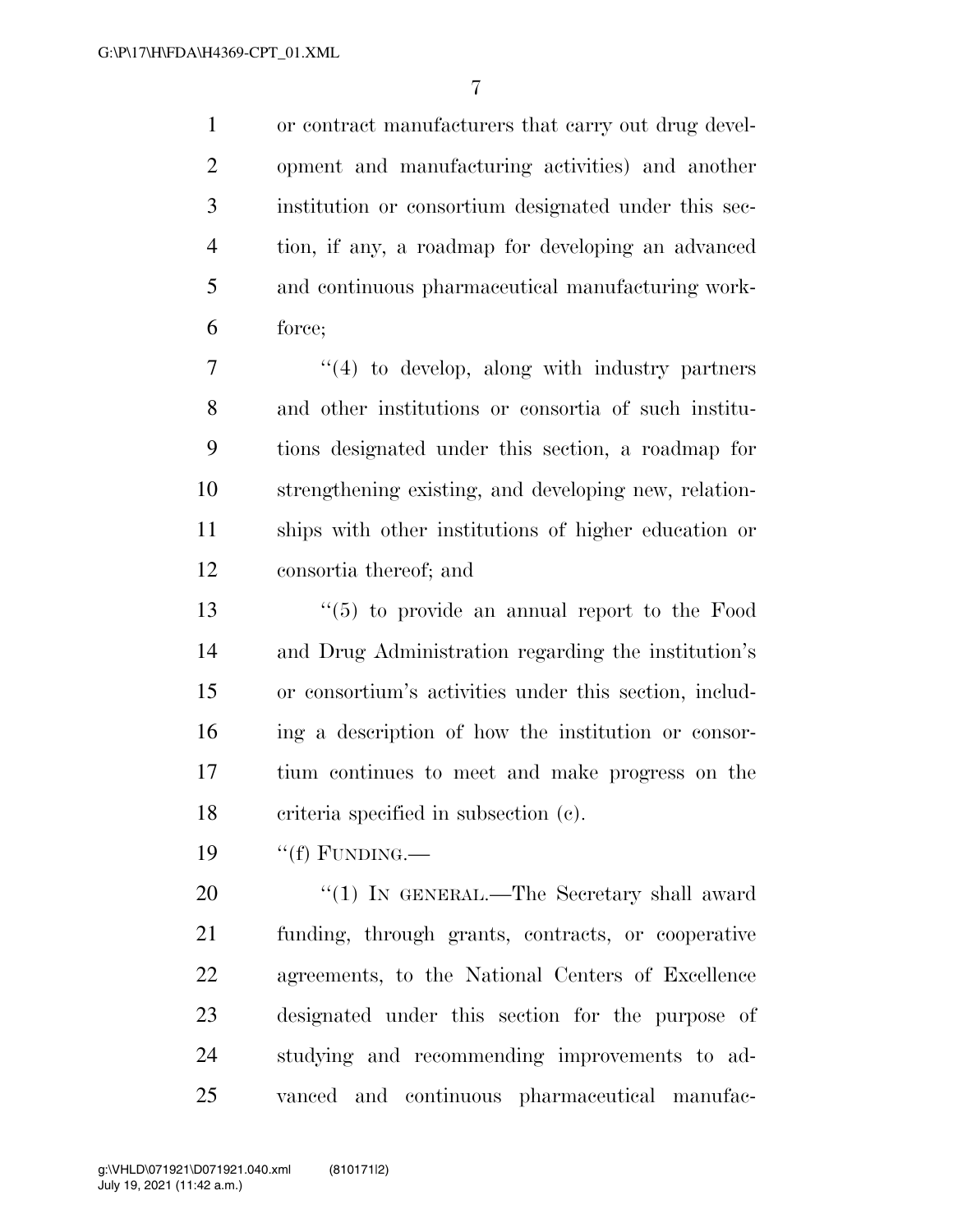|   | turing, including such improvements as may enable |
|---|---------------------------------------------------|
| 2 | the Centers—                                      |
|   | $\lq\lq$ to continue to meet the conditions       |

- 4 specified in subsection (e);
- ''(B) to expand capacity for research on, and development of, advanced and continuous pharmaceutical manufacturing; and

8 ''(C) to implement research infrastructure in advanced and continuous pharmaceutical manufacturing suitable for accelerating the de- velopment of drug products needed to respond to emerging medical threats, such as emerging drug shortages, quality issues disrupting the supply chain, epidemics and pandemics, and other such situations requiring the rapid devel- opment of new products or new manufacturing processes.

18 "(2) CONSISTENCY WITH FDA MISSION.—As a condition on receipt of funding under this sub- section, a National Center of Excellence shall agree to consider any input from the Secretary regarding 22 the use of funding that would—

23 ''(A) help to further the advancement of advanced and continuous pharmaceutical manu-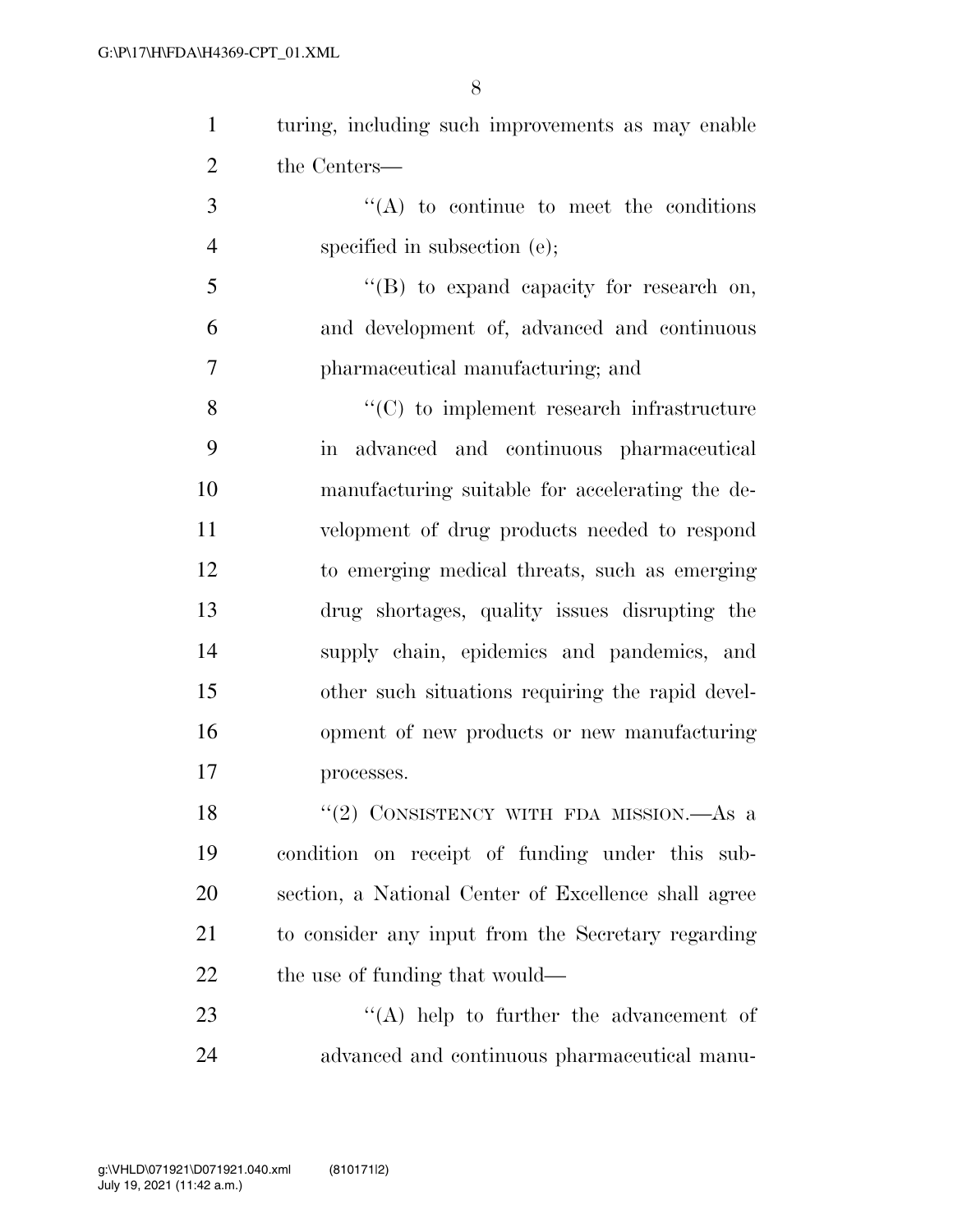| $\mathbf{1}$   | facturing through the National Center of Excel-         |
|----------------|---------------------------------------------------------|
| $\overline{2}$ | lence; and                                              |
| 3              | $\lq\lq$ be relevant to the mission of the              |
| $\overline{4}$ | Food and Drug Administration.                           |
| 5              | "(3) AUTHORIZATION OF APPROPRIATIONS.-                  |
| 6              | There is authorized to be appropriated to carry out     |
| 7              | this subsection $$100,000,000$ for the period of fiscal |
| 8              | years $2022$ through $2026$ .                           |
| 9              | "(4) RULE OF CONSTRUCTION.—Nothing in                   |
| 10             | this section shall be construed as precluding a Na-     |
| 11             | tional Center for Excellence designated under this      |
| 12             | section from receiving funds under any other provi-     |
| 13             | sion of this Act or any other Federal law.              |
| 14             | "(g) ANNUAL REVIEW AND REPORTS.—                        |
| 15             | "(1) ANNUAL REPORT.—Beginning not later                 |
| 16             | than one year after the date on which the first des-    |
| 17             | ignation is made under subsection (a), and annually     |
| 18             | thereafter, the Secretary shall-                        |
| 19             | "(A) submit to Congress a report describ-               |
| <b>20</b>      | ing the activities, partnerships and collabora-         |
| 21             | tions, Federal policy recommendations, previous         |
| 22             | and continuing funding, and findings of, and            |
| 23             | any other applicable information from, the Na-          |
| 24             | tional Centers of Excellence designated under           |
| 25             | this section; and                                       |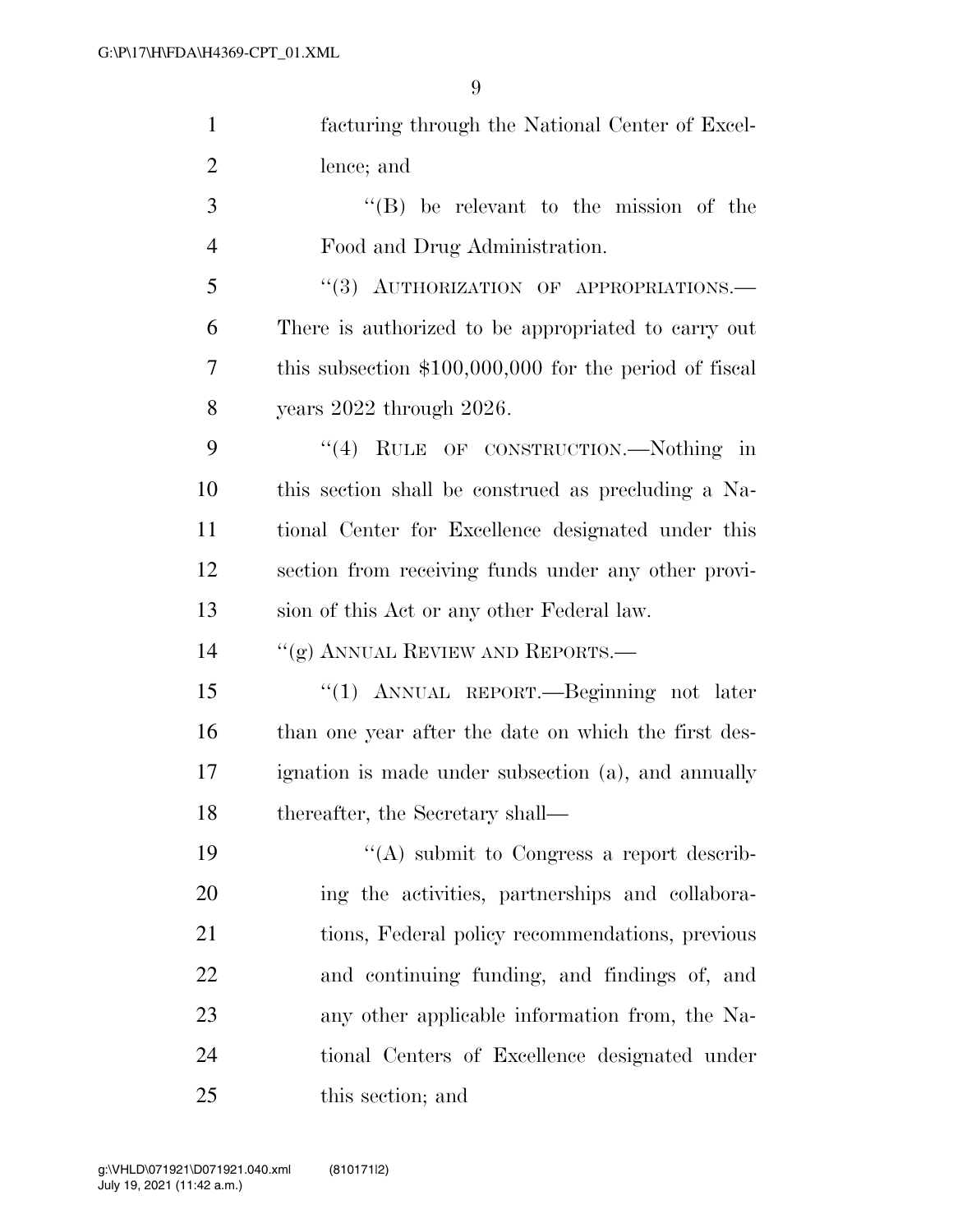''(B) make such report available to the public in an easily accessible electronic format on the website of the Food and Drug Adminis-tration.

5 "(2) REVIEW OF NATIONAL CENTERS OF EX- CELLENCE AND POTENTIAL DESIGNEES.—The Sec- retary shall periodically review the National Centers of Excellence designated under this section to ensure that such National Centers of Excellence continue to meet the criteria for designation under this section.

11 "(3) REPORT ON LONG-TERM VISION OF FDA ROLE.—Not later than 2 years after the date on which the first designation is made under subsection (a), the Secretary, in consultation with the National Centers of Excellence designated under this section, shall submit a report to the Congress on the long- term vision of the Department of Health and Human Services on the role of the Food and Drug Administration in supporting advanced and contin-uous pharmaceutical manufacturing, including—

 $\mathcal{L}(A)$  a national framework of principles re- lated to the implementation and regulation of advanced and continuous pharmaceutical manu-facturing;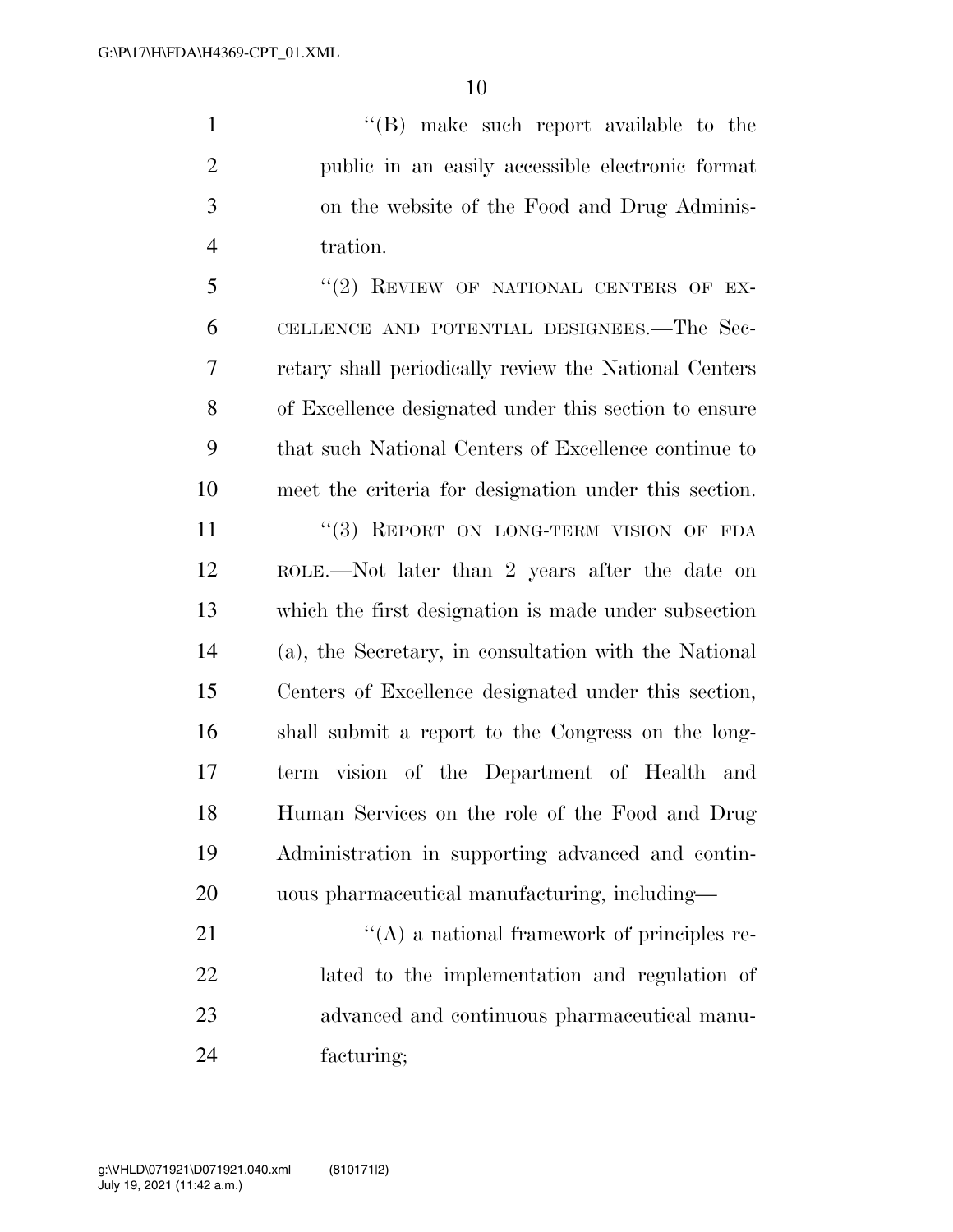| $\mathbf{1}$   | $\lq\lq (B)$ a plan for the development of Federal   |
|----------------|------------------------------------------------------|
| $\overline{2}$ | regulations and guidance for how advanced and        |
| 3              | continuous pharmaceutical manufacturing can          |
| $\overline{4}$ | be incorporated into the development of phar-        |
| 5              | maceuticals and regulatory responsibilities of       |
| 6              | the Food and Drug Administration;                    |
| 7              | $\lq\lq$ (C) a plan for development of Federal       |
| 8              | regulations or guidance for how advanced and         |
| 9              | continuous pharmaceutical manufacturing will         |
| 10             | be reviewed by the Food and Drug Administra-         |
| 11             | tion; and                                            |
| 12             | "(D) appropriate feedback solicited from             |
| 13             | the public, which may include other institutions     |
| 14             | of higher education, large and small biopharma-      |
| 15             | ceutical manufacturers, generic and<br>$non-$        |
| 16             | prescription manufacturers, and contract manu-       |
| 17             | facturers.                                           |
| 18             | "(h) DEFINITIONS.—In this section:                   |
| 19             | "(1) ADVANCED.—The term 'advanced', with             |
| 20             | respect to pharmaceutical manufacturing, refers to   |
| 21             | an approach that incorporates novel technology, or   |
| 22             | uses an established technique or technology in a new |
| 23             | or innovative way, that enhances drug quality or im- |
| 24             | proves the performance of a manufacturing process.   |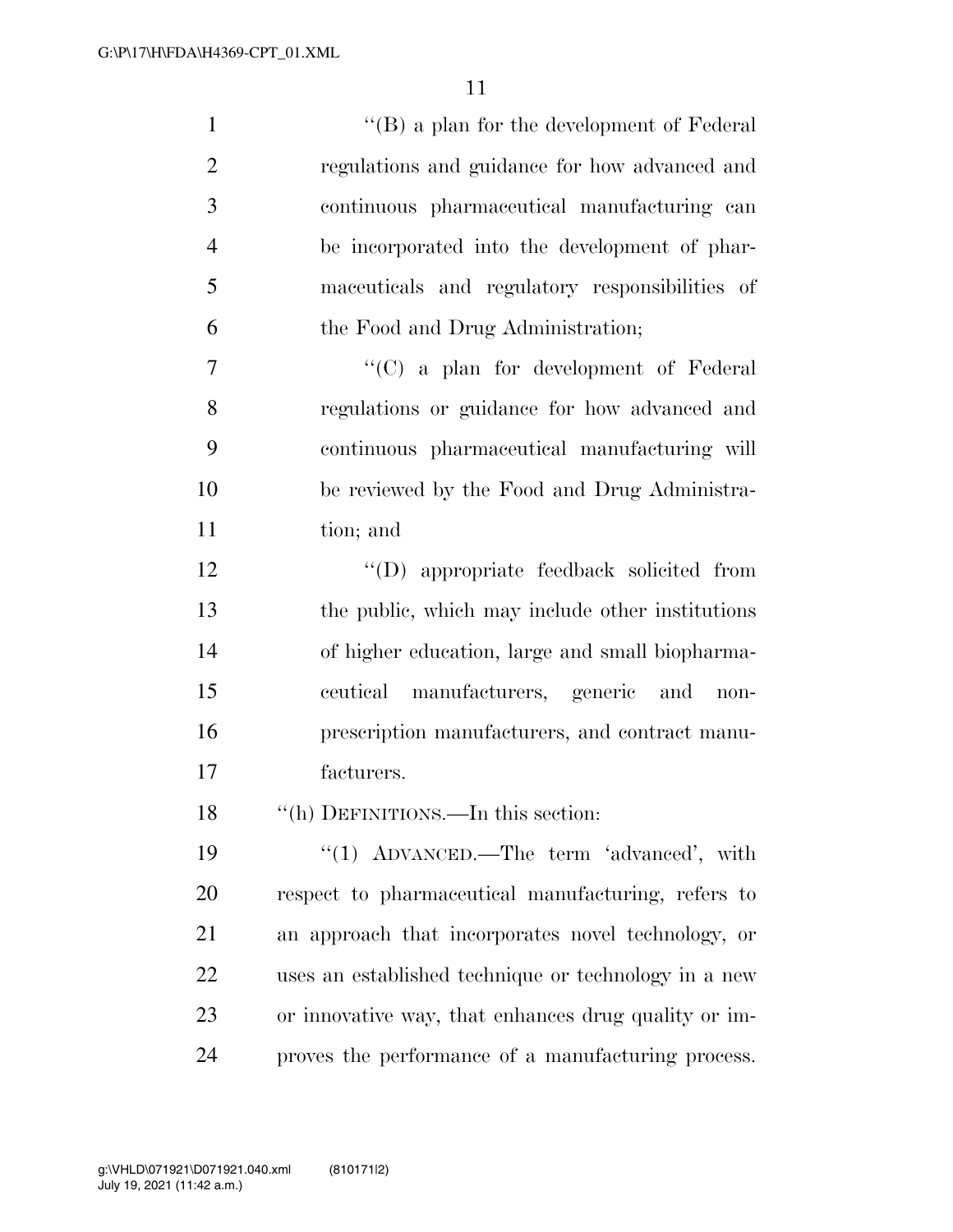| $\mathbf{1}$   | "(2) CONTINUOUS.—The term 'continuous',                     |
|----------------|-------------------------------------------------------------|
| $\overline{2}$ | with respect to pharmaceutical manufacturing, re-           |
| 3              | fers to a process—                                          |
| $\overline{4}$ | $\lq\lq$ where the input materials are con-                 |
| 5              | tinuously fed into and transformed within the               |
| 6              | process, and the processed output materials are             |
| 7              | continuously removed from the system; and                   |
| 8              | $\lq\lq$ that consists of an integrated process             |
| 9              | that consists of a series of two or more simulta-           |
| 10             | neous unit operations.                                      |
| 11             | "(3) INSTITUTION OF HIGHER EDUCATION.-                      |
| 12             | The term 'institution of higher education' has the          |
| 13             | meaning given such term in section $101(a)$ of the          |
| 14             | Higher Education Act of $1965$ (20 U.S.C. 1001(a)).         |
| 15             | "(4) SECRETARY.—The term 'Secretary' means                  |
| 16             | the Secretary of Health and Human Services, acting          |
| 17             | through the Commissioner of Food and Drugs.".               |
| 18             | (b) TRANSITION RULE.—Section 3016 of the 21st               |
| 19             | Century Cures Act (21 U.S.C. 399h), as in effect on the     |
| 20             | day before the date of the enactment of this section, shall |
| 21             | apply with respect to grants awarded under such section     |
| 22             | before such date of enactment.                              |
|                |                                                             |

Amend the title so as to read: ''A bill to amend the 21st Century Cures Act to provide for designation of institutions of higher education that provide research, data, and leadership on advanced and continuous pharma